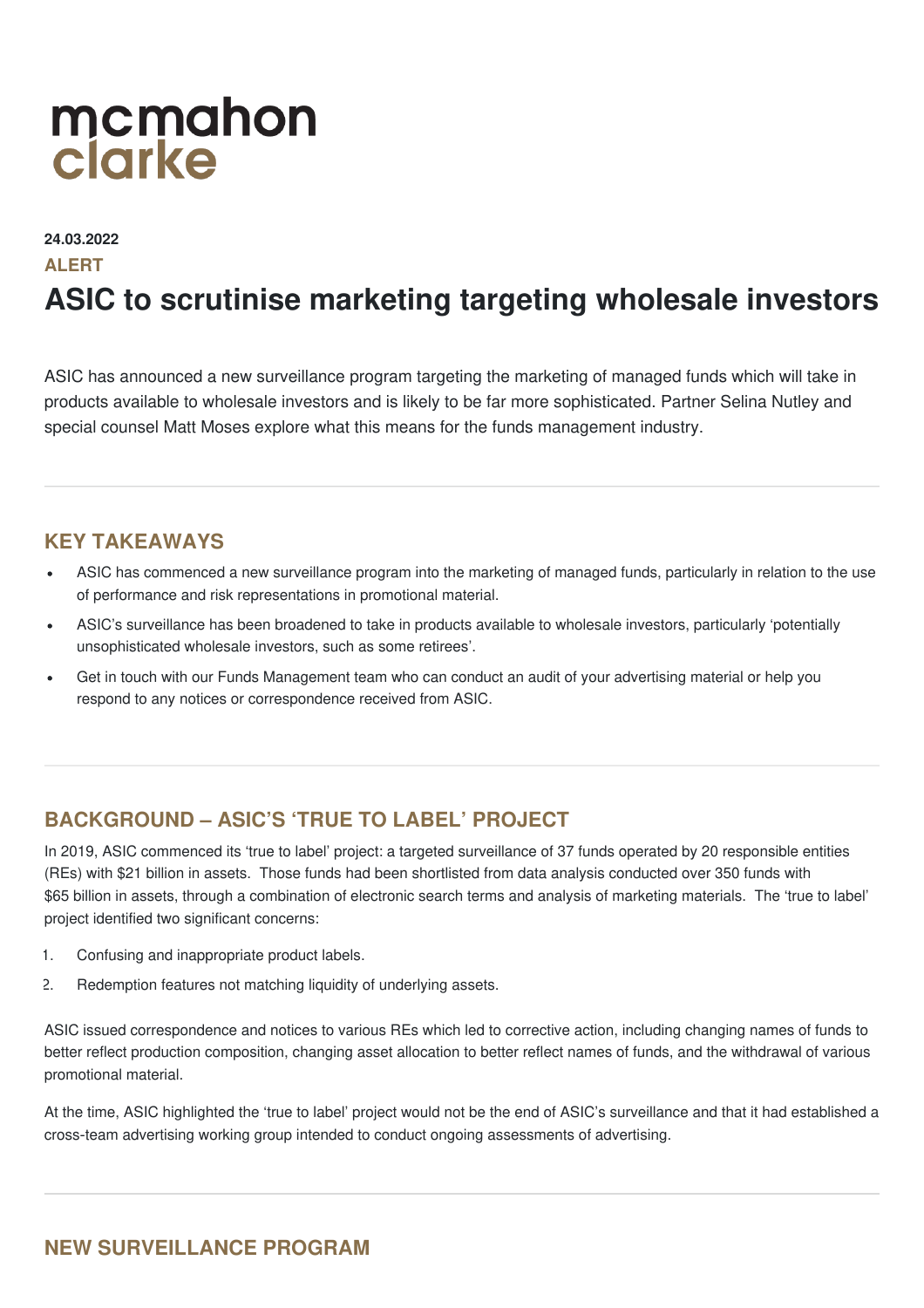ASIC has now issued amedia [release](https://asic.gov.au/about-asic/news-centre/find-a-media-release/2022-releases/22-061mr-asic-scrutinises-marketing-of-managed-fund-performance-and-risks/?utm_medium=email&utm_campaign=22-061MR ASIC scrutinises marketing of managed fund performance and risks&utm_content=22-061MR ASIC scrutinises marketing of managed fund performance and risks+CID_76acc36f9e3cd96f88389341d172ab7e&utm_source=ASICemail&utm_term=22-061MR ASIC scrutinises marketing of managed fund performance and risks) confirming it has commenced a new surveillance program into the marketing of managed funds, particularly in relation to the use of performance and risk representations in promotional material.

Interestingly, while the 'true to label' project seemed to focus on products available to retail investors, ASIC's present surveillance has been broadened to take in products available to wholesale investors, particularly 'potentially unsophisticated wholesale investors, such as some retirees'. This appears consistent with recent rhetoric and statements by ASIC that it will continue to scrutinise the sector's behaviour towards people who may technically meet the wholesale investor test through asset holdings or investment amounts, but may nonetheless be fairly novice investors. This seems aimed at providing increasing protections to wholesale investors, even if long mooted increases to the wholesale investor test are not introduced.

#### **WHAT DOES IT MEAN FOR FUND MANAGERS?**

We expect ASIC will take an increasingly sophisticated approach to its surveillance, which will extend beyond examining the express words of promotional material to the online search terms which result in hits on particular products. This has broad implications for the industry given a substantial segment of investors now conduct online searches in relation to products at various times of the investment cycle.

### **WHAT SHOULD YOU DO NEXT?**

Deficiencies in advertising can lead to claims from investors, regulatory action, AFCA complaints, and the imposition of licence restrictions. If you are approached by ASIC, you should seek advice promptly to minimise the prospect or extent of any possible adverse action.

Get in touch with our Funds Management team who can conduct an audit of your advertising material or help you respond to any notices or correspondence received from ASIC.

#### **Authors**



**SELINA NUTLEY** Partner